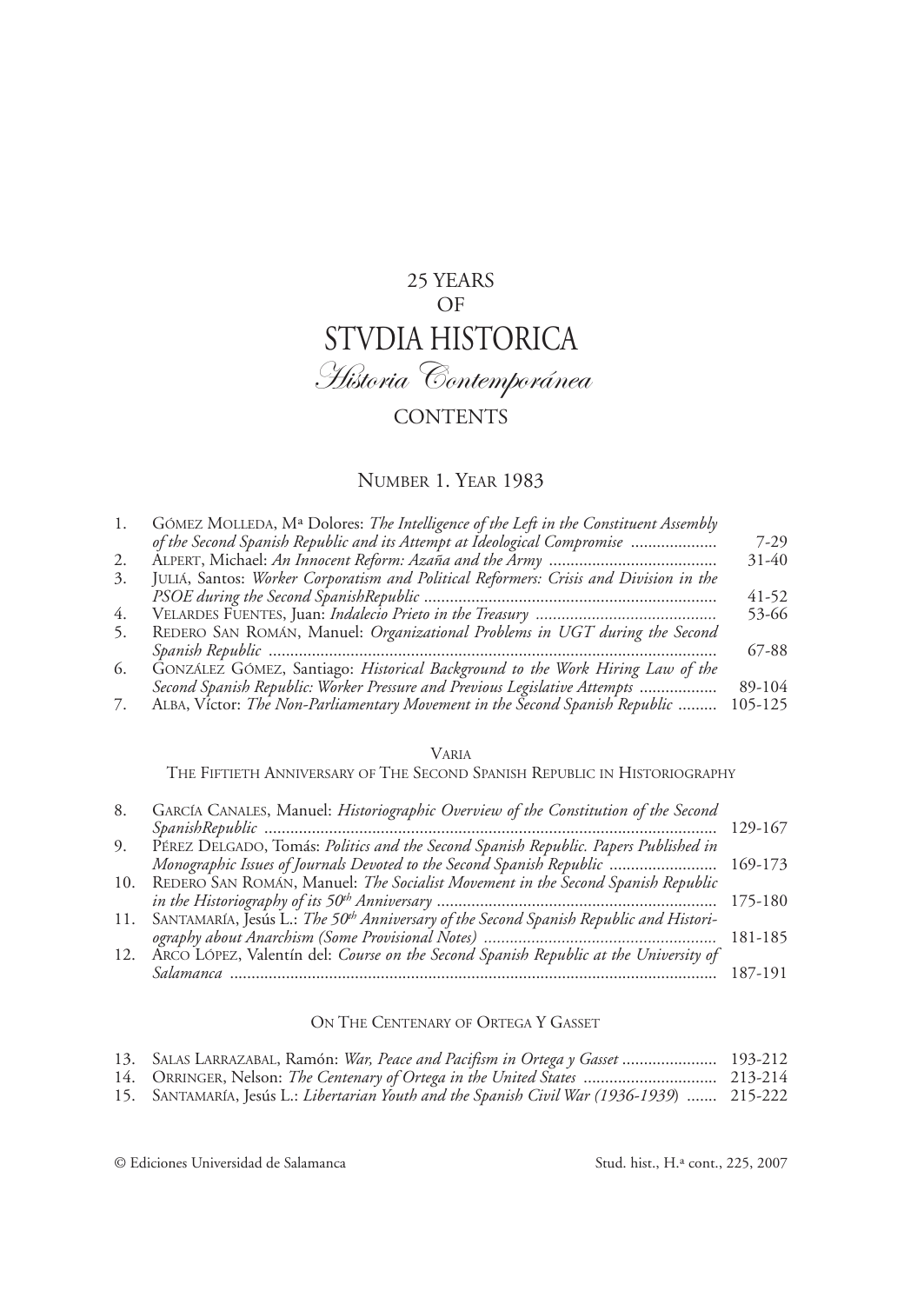| 16. PERFECTO GARCÍA, Miguel Ángel: The Dictatorship of Primo de Rivera: 60 Years On  223-226 |  |
|----------------------------------------------------------------------------------------------|--|
|                                                                                              |  |

### Number 2. Year 1984

| 18. CALLE VELASCO, M <sup>a</sup> Dolores de la: <i>The Commission for Social Reform: From Repression</i> |         |
|-----------------------------------------------------------------------------------------------------------|---------|
|                                                                                                           | $13-40$ |
| 19. MONTERO GARCÍA, Feliciano: Spanish Catholics and the Origin of Social Policy                          | $41-60$ |
| 20. MARTÍNEZ QUINTEIRO, Esther: The Start of Social Insurance in the Context of Reform-                   |         |
|                                                                                                           | 61-83   |
| 21. CUESTA BUSTILLO, Josefina: 1922: Impossible Reformism during a Bankrupt Regime                        | 85-102  |
| 22. SAMANIEGO BONEU, Mercedes: Towards a Unification of Social Insurance: The Attempt                     |         |
|                                                                                                           | 103-121 |
| 23. PERFECTO GARCÍA, Miguel Ángel: Corporatism and Social Catholicism in the Dictator-                    |         |
|                                                                                                           | 123-147 |
|                                                                                                           |         |

### Varia

| 24. | ESTEBAN DE VEGA, Mariano and LÓPEZ SANTA MARÍA, Jesús: The "Reformism of the                |         |
|-----|---------------------------------------------------------------------------------------------|---------|
|     | Social Reform Commission in the Provinces: the Case of Salamanca  151-155                   |         |
| 25. | PERFECTO GARCÍA, Miguel Ángel: Overview of the Corporatist Idea in Europe until the         |         |
|     |                                                                                             | 157-168 |
|     | 26. LUIS MARTÍN, Francisco de: The Stance of ABC Regarding Social Matters in the First      |         |
|     |                                                                                             | 169-184 |
| 27. | MONTERO GARCÍA, Feliciano: The First Social Catholicism in Spain: State of the Art  185-192 |         |
| 28. | CUESTA BUSTILLO, Josefina: Studies on Spanish Social Catholicism (1915-30). State of        |         |
|     |                                                                                             | 193-244 |
| 29. |                                                                                             | 245-46  |
| 30. | ARCO LÓPEZ, Valentín del: Course on the Left in Spain, 1931-39, at the University of        |         |
|     |                                                                                             | 1931-39 |

# Number 3. Year 1985

|     | 31. AROSTEGUI, Julio: The Republic in the Spanish Civil War and the Problem of Power        | $8-19$    |
|-----|---------------------------------------------------------------------------------------------|-----------|
| 32. |                                                                                             | $21 - 35$ |
| 33. | FERNÁNDEZ GARCÍA, Antonio: The Spanish Church and the Civil War                             | 37-74     |
|     | 34. SALAS LARRAZABAL, Ramón: Reformism in Military Interventionism during the Spanish       |           |
|     |                                                                                             | 75-90     |
|     |                                                                                             | 91-101    |
|     | 36. BUSQUETS, Julio: Military Ideology as a Remote Cause of the July 18th Uprising in Spain |           |
|     |                                                                                             | 103-110   |
| 37. | BRICALL, Josep María: An Approximation to the Decrees of S'Agaró                            | 111-118   |
|     | 38. MARTÍN ACEÑA, Pablo, Monetary Problems during the Spanish Civil War                     | 119-126   |
|     |                                                                                             |           |

### Varia

| 39. DIEZ DE LOS RIOS, María Teresa: Current State of the Section of the Civil War in the |         |
|------------------------------------------------------------------------------------------|---------|
|                                                                                          | 129-135 |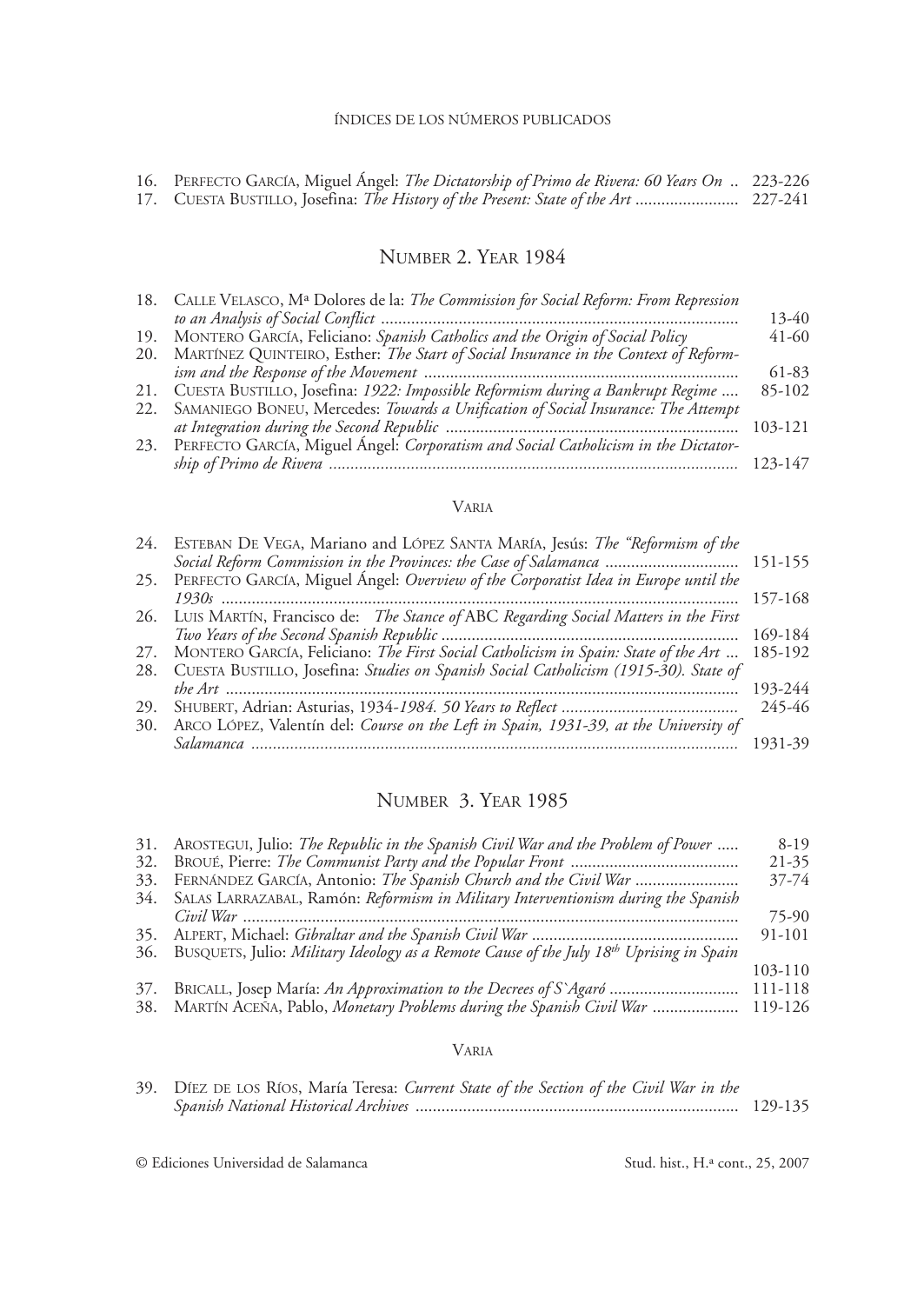| 40. GIRONA ALBUIXECH, Albert: The Historiography of the Spanish Civil War in Valencia" 137-145 |  |
|------------------------------------------------------------------------------------------------|--|
| 41. MORENO GÓMEZ, Francisco: Current Situation of Historical Research into the Spanish         |  |
| 42. PEREZ BOWIE, José Antonio: An Approach to Literary Theory during the Spanish Civil         |  |

# Number 4. Year 1986

| 43. | HERNÁNDEZ DÍAZ, José Mª: The Liberal Educational System and Teacher Training.<br>Origin and Incipient Development of the Teacher Training College in Salamanca (1842-  |         |
|-----|------------------------------------------------------------------------------------------------------------------------------------------------------------------------|---------|
|     | 1868)                                                                                                                                                                  | 7-31    |
| 44. | DÍEZ CANO, Leopoldo-Santiago: Carlism in Salamanca in the 1960s. Notes on a 'Mar-<br>ginal' Movement                                                                   | 33-49   |
| 45. | ESTEBAN DE VEGA, Mariano: Catholics versus Liberals: Notes on the Ideological Atmo-                                                                                    | 51-69   |
| 46. | LOPEZ SANTAMARÍA, Jesús and ESTEBAN DE VEGA, Mariano: The Agrarian Conference                                                                                          |         |
| 47. | of Salamanca of 1887. An Episode of Castilian Protectionist Mobilisation<br>LOPEZ SANTAMARÍA, Jesús: Lady of Great Nobility whose Feet Smell. The City of Sala-        | 71-86   |
|     | manca at the End of the 19th Century                                                                                                                                   | 87-112  |
| 48. | ABAD NEBOT, Francisco: Interpretation of the 'Salamanca' Motif in the Thought of Una-                                                                                  |         |
|     | $muno$                                                                                                                                                                 | 113-127 |
| 49. | ARCO LÓPEZ, Valentín del: Unamuno versus Primo de Rivera. From Salamanca to Exile,                                                                                     | 129-179 |
| 50. | CORRIONERO SALINERO, Florencia: The Census of the Peasantry: The Hierarchical<br>Structuring of the Rural Proletariat                                                  | 181-203 |
| 51. | RODRÍGUEZ ALMEIDA, Juan José: Bases of Rural Work and Social Conflict in Sala-                                                                                         |         |
| 52. | manca, 1932-1936<br>RIVAS CARBALLO, José Manuel: The Reorganisation of the Catholic Right in Salamanca                                                                 | 205-223 |
|     |                                                                                                                                                                        | 225-234 |
| 53. | PÉREZ DELGADO, Tomas and FUENTES LABRADOR, Antonio: From Rebels to Crusaders.<br>Pioneers in the Legitimising Discourse of the National Movement. Salamanca July-Octo- |         |
|     | ber. 1936                                                                                                                                                              | 235-266 |
| 54. | GARRIDO MARTÍN, Eugenio, ARDANY, Ramón, TORRE GARCÍA, Alberto de la and                                                                                                |         |
|     | GÓMEZ JACINTO, Luis: Job Search Schemes in the Population of Salamanca                                                                                                 | 267-282 |
| 55. | GARCIA ZARZA, Eugenio: The General Elections of June. 1986 in Salamanca. A Geo-                                                                                        | 283-303 |

# Number 5. Year 1987

| 56. GÓMEZ MOLLEDA, María Dolores: Youth and Politics in Contemporary Spain. Interpre-    |           |
|------------------------------------------------------------------------------------------|-----------|
|                                                                                          | $7 - 20$  |
| 57. GONZÁLEZ QUINTANA, Antonio: The First Organisation of Spanish Proletarian Youth:     |           |
| The Young Socialists of Spain or the Failure of a Youth Class Alternative (1903-1921)    | $21 - 46$ |
| 58. MONTERO, José Ramón: Between Anti-Democratic Radicalization and Fascism: the         |           |
|                                                                                          | 47-64     |
|                                                                                          | 65-75     |
| 60. LÓPEZ SANTAMARÍA, Jesús: Republicanism and Revolution. The Political Struggle of the |           |
|                                                                                          | 77-85     |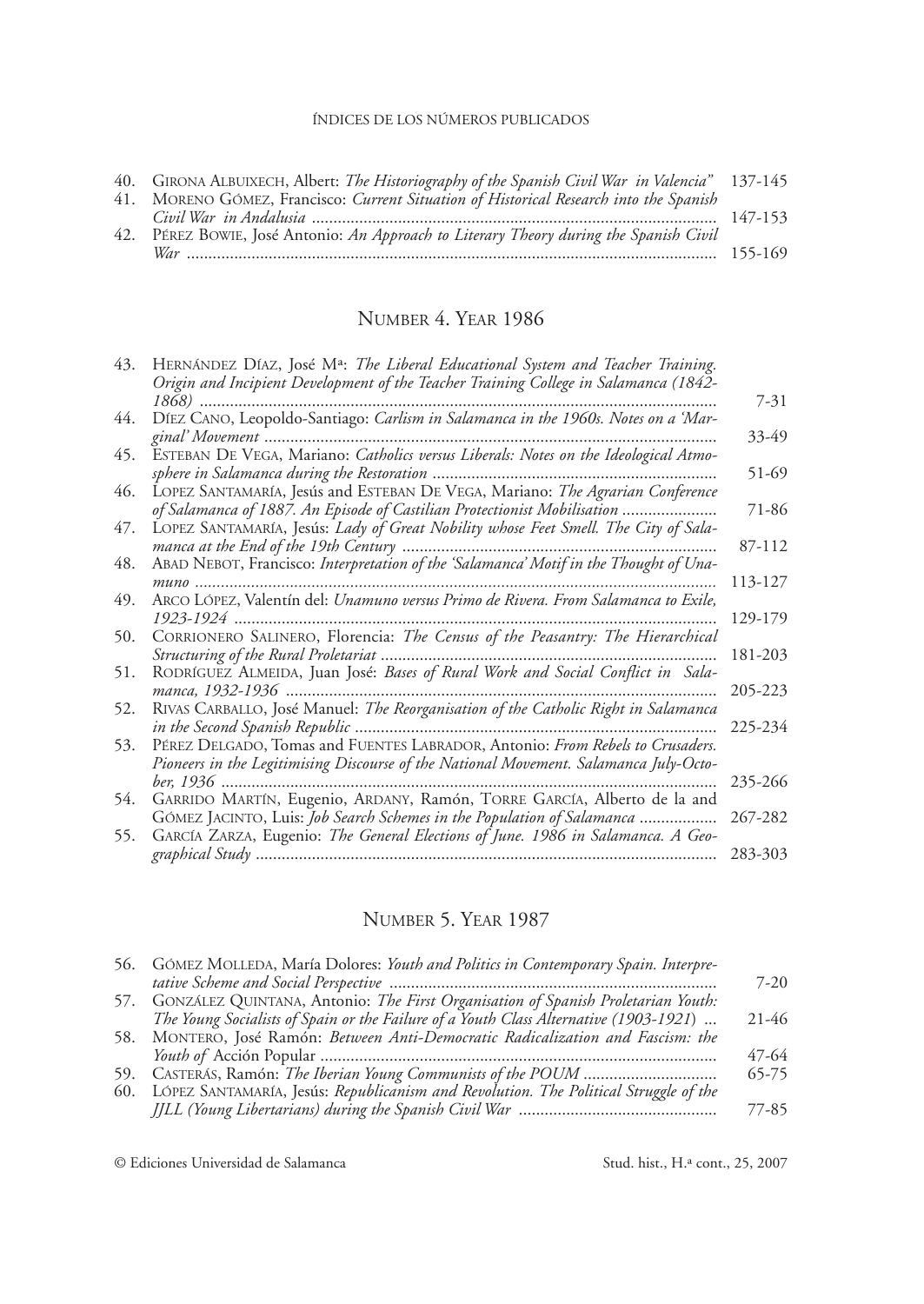|                                                                                         | 87-104 |
|-----------------------------------------------------------------------------------------|--------|
| 62. MONTERO, Feliciano: Youth and Politics: Catholic Inspired Youth Movements in Spain: |        |
|                                                                                         |        |

# Numbers 6-7. Years 1988-1989

|                                                                                            | 7-15                                                                                                                                                                                                                                                                                                                                                                                                                                                                                                                                                                                 |
|--------------------------------------------------------------------------------------------|--------------------------------------------------------------------------------------------------------------------------------------------------------------------------------------------------------------------------------------------------------------------------------------------------------------------------------------------------------------------------------------------------------------------------------------------------------------------------------------------------------------------------------------------------------------------------------------|
| LUIS MARTÍN, Francisco de: Sources for the Study of Worker Education in Spanish            |                                                                                                                                                                                                                                                                                                                                                                                                                                                                                                                                                                                      |
| Socialism (1789-1936)                                                                      | 17-42                                                                                                                                                                                                                                                                                                                                                                                                                                                                                                                                                                                |
| GONZÁLEZ QUINTANA, Antonio: Documental Sources of the Spanish Worker's Move-               |                                                                                                                                                                                                                                                                                                                                                                                                                                                                                                                                                                                      |
|                                                                                            | 43-54                                                                                                                                                                                                                                                                                                                                                                                                                                                                                                                                                                                |
|                                                                                            | 55-65                                                                                                                                                                                                                                                                                                                                                                                                                                                                                                                                                                                |
|                                                                                            | 67-78                                                                                                                                                                                                                                                                                                                                                                                                                                                                                                                                                                                |
| SALAS LARRAZÁBAL, Ramón: <i>Sources for the Study of Military History</i>                  | 79-91                                                                                                                                                                                                                                                                                                                                                                                                                                                                                                                                                                                |
| NIÑO RODRÍGUEZ, Antonio: Sources for the Study of Spanish Foreign Policy                   | 93-104                                                                                                                                                                                                                                                                                                                                                                                                                                                                                                                                                                               |
|                                                                                            | 105-111                                                                                                                                                                                                                                                                                                                                                                                                                                                                                                                                                                              |
|                                                                                            |                                                                                                                                                                                                                                                                                                                                                                                                                                                                                                                                                                                      |
|                                                                                            | 113-142                                                                                                                                                                                                                                                                                                                                                                                                                                                                                                                                                                              |
| SANCHEZ BLANCO, Angel: Sources and Methodology for the Study of Government Docu-           |                                                                                                                                                                                                                                                                                                                                                                                                                                                                                                                                                                                      |
|                                                                                            | 143-155                                                                                                                                                                                                                                                                                                                                                                                                                                                                                                                                                                              |
|                                                                                            |                                                                                                                                                                                                                                                                                                                                                                                                                                                                                                                                                                                      |
| Archivo General de la Administración                                                       | 151-168                                                                                                                                                                                                                                                                                                                                                                                                                                                                                                                                                                              |
| CONTEL BAREA, M <sup>a</sup> Concepción: The Archive of the Prime Minister's Office, Spain | 169-195                                                                                                                                                                                                                                                                                                                                                                                                                                                                                                                                                                              |
| GAITE PASTOR, Jesús: The <i>Archives' of the Treasury</i> "                                | 197-224                                                                                                                                                                                                                                                                                                                                                                                                                                                                                                                                                                              |
|                                                                                            | 225-248                                                                                                                                                                                                                                                                                                                                                                                                                                                                                                                                                                              |
|                                                                                            |                                                                                                                                                                                                                                                                                                                                                                                                                                                                                                                                                                                      |
|                                                                                            | 249-267                                                                                                                                                                                                                                                                                                                                                                                                                                                                                                                                                                              |
| ANDRÉS DÍAZ, Rosana de: Archival Sources of Information and their Application to His-      |                                                                                                                                                                                                                                                                                                                                                                                                                                                                                                                                                                                      |
|                                                                                            | 269-282                                                                                                                                                                                                                                                                                                                                                                                                                                                                                                                                                                              |
|                                                                                            | PÉREZ LEDESMA, Manuel: History of the Workers' Movement. Old Sources, New Method-<br>ment<br>BARREIRO FERNÁNDEZ, Xosé Ramón: Regional History and Archival Sources<br>ARCO LÓPEZ, Valentín del: The Press as Source: España con honra, a Weekly Against the<br>$ments (Spain)$<br>CONDE VILLAVERDE, M <sup>a</sup> Luisa: Documental Sources of the Central Government: El<br>LÓPEZ GÓMEZ, Pedro: Documental Sources of Regional and Provincial Archives<br>ALVAREZ GARCÍA, Carlos: French Documental Sources for the History of Spain. The<br>Archives of the French Foreign Office |

# Number 8. Year 1990

|     | 79. LLORENTE TOLEDO, Luis: Agrarian Reform and Urban Estates in 19th Century Liberal- |           |
|-----|---------------------------------------------------------------------------------------|-----------|
|     |                                                                                       | $7 - 22$  |
| 80. | REIS TORGAL, Luis: University and Society at the Beginning of Portuguese Liberalism.  |           |
|     |                                                                                       | $23 - 35$ |
| 81. | CASTROGA, Fernando: Nature and Freedom in Portuguese Republicanism (1851-1911)        | $37 - 63$ |
| 82. | DÍEZ CANO, L. Santiago: Republican Liberalism: The Limits of a 'Radical' Proposal     | $65 - 75$ |
| 83. | PÉREZ-VILLANUEVA TOVAR, Isabel: Instituitionist Liberalism in the Residencia de Estu- |           |
|     |                                                                                       | 77-88     |
| 84. | ARCO LÓPEZ, Valentín del: For the History of Spain. Unamuno, or the Memory of a       |           |
|     |                                                                                       | 89-119    |
| 85. | LUIS MARTÍN, Francisco de: An Approach to Royalist Liberalism in the Second Spanish   |           |
|     |                                                                                       | 121-141   |
|     |                                                                                       |           |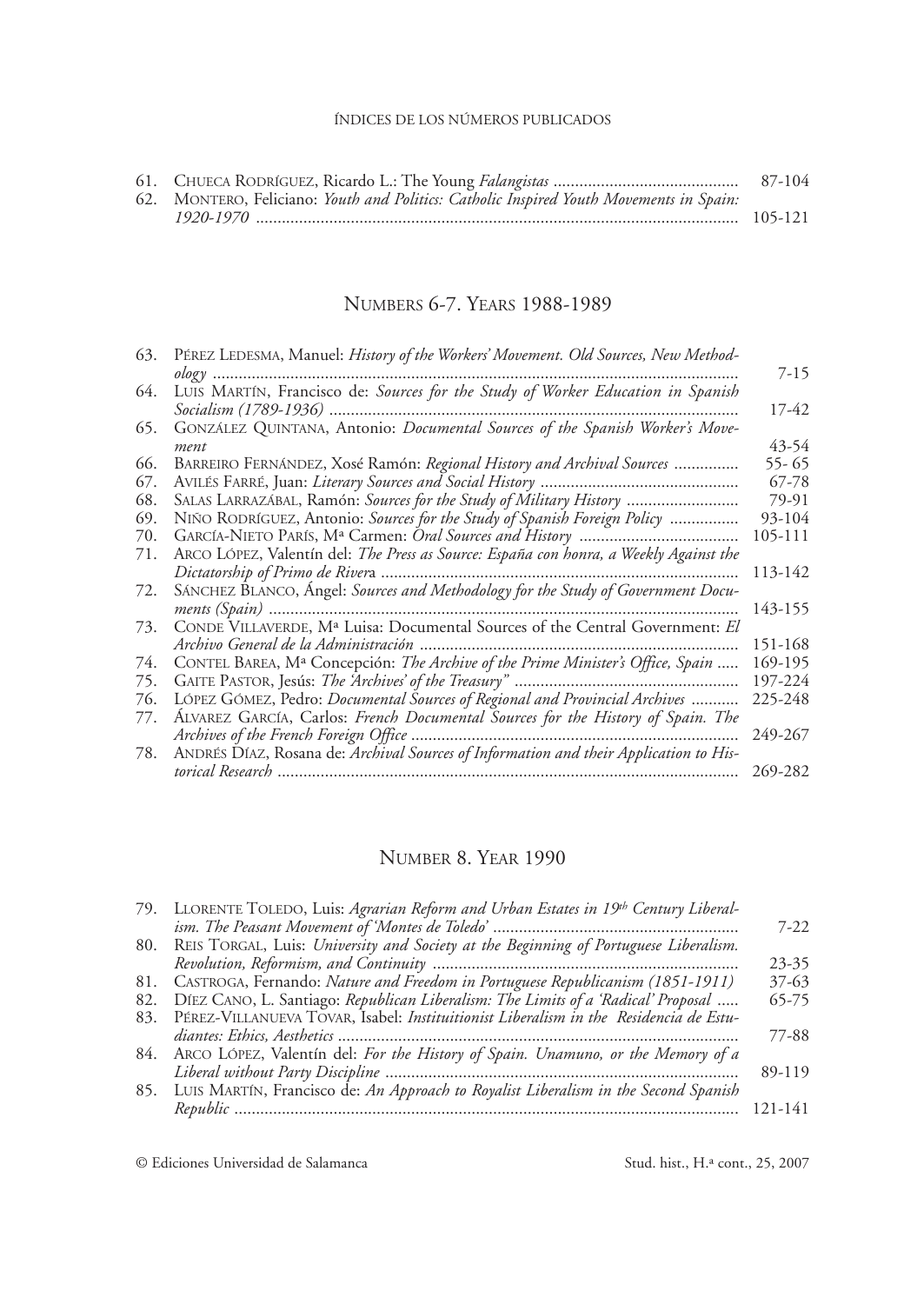# Number 9. Year 1991

|     | 86. FERNÁNDEZ GARCÍA, Antonio: The Independence of the Baltic States (1918-1922)         | $7 - 22$  |
|-----|------------------------------------------------------------------------------------------|-----------|
|     | LUIS MARTÍN, Francisco de: Worker Education in Europe between the Wars (1919-            |           |
|     | 1939). Principal Socialist Institutions and Workers' Education Internationals            | $23 - 57$ |
|     | 88. MARINHO, Luis: The Single Act and the European Union: A New Sovereignty              | 59-63     |
| 89. |                                                                                          | 65-71     |
| 90. | GARCÍA ZARZA, E. and HORTELANO MÍNGUEZ, L.A.: Human Resources in the Euro-               |           |
|     |                                                                                          | 73-108    |
| 91. |                                                                                          | 109-128   |
|     | 92. PEREIRA CASTAÑARES, Juan Carlos and MORENO JUSTE, Antonio: Spain and the Pro-        |           |
|     | cess of European Integration from a Historical Perspective: Historiographic Overview and |           |
|     |                                                                                          | 129-152   |
| 93. | DÍEZ CANO, L. Santiago: Entrepreneurs and Europe. Notes on Spanish Lobbyists and the     |           |
|     |                                                                                          | 153-164   |
|     |                                                                                          |           |

# Numbers 10-11. Years 1992-1993

| 94. |                                                                                             | 11-32   |
|-----|---------------------------------------------------------------------------------------------|---------|
| 95. |                                                                                             | 33-75   |
| 96. | CASTRO ALFÍN, Demetrio: Understanding through Comparison. Milestones in a Search            |         |
|     |                                                                                             | 77-90   |
| 97. | REIS TORGAL, Luis: Teaching of the French Revolution in Portugal and Brazil: A Com-         |         |
|     |                                                                                             | 91-99   |
| 98. | CASANOVA RUIZ, Julián: Liberalism, Fascism and the Working Class: Some Recent Con-          |         |
|     | tributions to the Comparative History of Europe between the Wars                            | 101-124 |
| 99. | A. KOELBLE, Thomas: An Economic-Political Theory of Competitive Parties                     | 125-147 |
|     | 100. RUIZ TORRES, Pedro: History as Historical Concept: Erudite History, Philosophical His- |         |
|     |                                                                                             |         |
|     | 101. RODRÍGUEZ ÁLVAREZ, Azucena: Moderate Origins of the Radical Jacobin Strategy:          |         |
|     | L'Annnée Heureuse of 1790 or the Beginnings of French Republicanism                         | 163-182 |
|     | 102. COLL MARTÍN, Sebastián: Guide to Quantitative Sources for the History of Spain. Soci-  |         |
|     |                                                                                             | 183-206 |
|     | 103. CRUZ, Rafael: The Logic of War. Army, State and Revolution in Contemporary Spain       | 207-222 |
|     | 104. CASALI, Luciano: <i>Fascism and Anti-fascism in the Spanish Civil War</i>              | 223-235 |
|     | 105. H. COBB, Christopher: <i>Cultural Agit-Prop in the Spanish Civil War</i>               | 273-249 |
|     |                                                                                             | 251-258 |
|     |                                                                                             |         |

# Number 12. Year 1994

| 107. RIQUER I PERMANYER, Borja de: An Approach to Contemporary Spanish Nationalism     | 11-29     |
|----------------------------------------------------------------------------------------|-----------|
| 108. VARELA, Javier: Nation, Country and Patriotism in the Origins of Spanish Nationa- |           |
|                                                                                        | $31 - 43$ |
| 109. FERNÁNDEZ SEBASTIÁN, Javier: Spain, Monarchy and Nation. Four Conceptions of      |           |
| the Spanish Political Community in the <i>Ancien Régime</i> and the Liberal Revolution | 45-74     |
| 110. ÁLVAREZ JUNCO, José: The Invention of the Spanish War of Independence             | 75-99     |
| 111. BLAS GUERRERO, Andrés de: Patriotism and Nationalism in the Works of Larra        | 101-107   |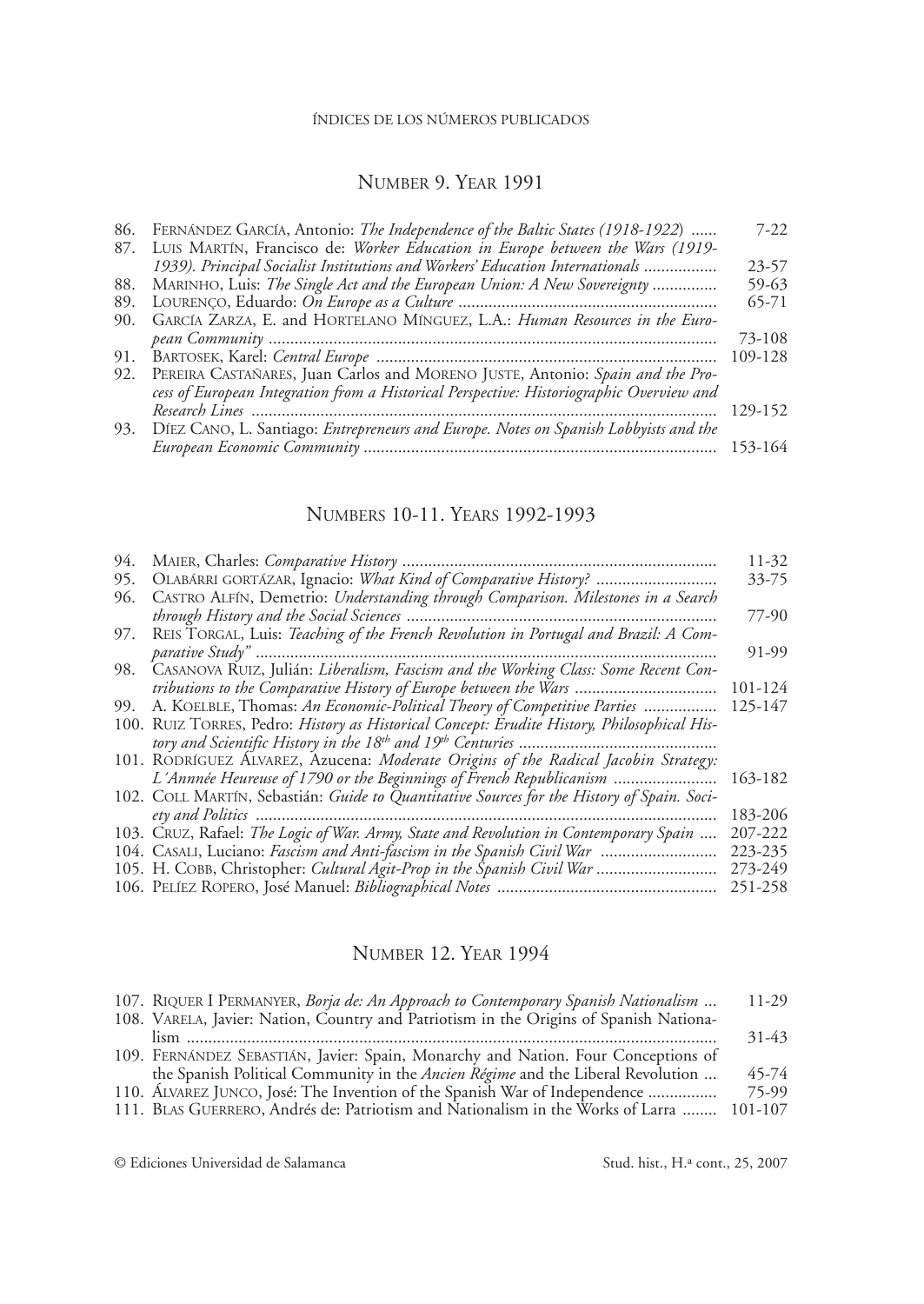| 112. PÉREZ NÚÑEZ, Javier: Basque Autonomy and Nationality. The Debate on the Fueros   |         |
|---------------------------------------------------------------------------------------|---------|
|                                                                                       | 109-128 |
| 113. LUIS MARTIN, Francisco de: 'Brothers or Foreigners': The Stance of ABC regarding |         |
|                                                                                       | 129-156 |
| 114. FERRARY, Álvaro: The Dreams of a Nationalist Discourse: An Examination of the    |         |
|                                                                                       | 157-172 |
| 115. SANCHEZ PRIETO, Juan María: The Spanish Transition or the Recovery of a Spain    |         |
|                                                                                       | 173-190 |
| 116. JUARISTI, Jon: Origin Myths in the Genesis of National Identities: The Battle of |         |
| Arrigorriaga and the Rise of Basque Particularism (14th to 16th Centuries)            | 191-228 |
| 117. AMADO MENDES, José M.: Portugal: Agrarian or Industrial? Outlines of a Polemic   |         |
|                                                                                       | 229-258 |
| 118. NÚÑEZ SEIXAS, Xosé M.: "Radical German Nationalism or the Issue of National      |         |
|                                                                                       | 259-285 |
| 119. MORALES, Antonio: Narrative Forms and Spanish Historiography: A Bibliographical  |         |
|                                                                                       | 287-291 |
| 120. MORALES, Antonio: The City: Crossroads of History and Literature                 | 293-294 |
|                                                                                       |         |

# Numbers 13-14. Years 1995-1996

#### Estudios de Historia Local

| 121. FORCADELL ÁLVAREZ, Carlos: Spatial fragmentation in contemporary historiography:             | $7-27$  |
|---------------------------------------------------------------------------------------------------|---------|
| 122. FERNANDEZ CLEMENTE, Eloy: On the Teaching of the History of On's Own Commu-                  |         |
|                                                                                                   | 29-73   |
| 123. CARASA SOTO, Pedro y DÍEZ CANO, Leopoldo Santiago: The Salamancan Parlamen-                  |         |
|                                                                                                   | 39-61   |
| 124. CERVERA GIL, Javier: Violence in Madrid during the Civil War: the «paseos» (summary          | 63-82   |
| 125. CENARRO, Ángela: The Elite, Party and Church. The Franco Regime in Aragon, 1936-             |         |
|                                                                                                   | 83-103  |
| 126. GONZÁLEZ PORTILLA, Manuel: Some Reflexions on the Crisis of Basque Country during            |         |
| the last Quarter of the 20 <sup>th</sup> Century: Between Structural Crisis and New Uncertainties | 105-118 |
| 127. FRAILE, Antonio: Galician Nationalism and Linguistic Normalization: Discourse and            | 119-128 |

### Varia

| 131-147                                                                                    |
|--------------------------------------------------------------------------------------------|
|                                                                                            |
|                                                                                            |
| 149-166                                                                                    |
| 130. RUBIO, Javier: The Foreing Policy of Canovas del Castillo: A profound Review  167-197 |
|                                                                                            |
| 199-213                                                                                    |
|                                                                                            |
|                                                                                            |
|                                                                                            |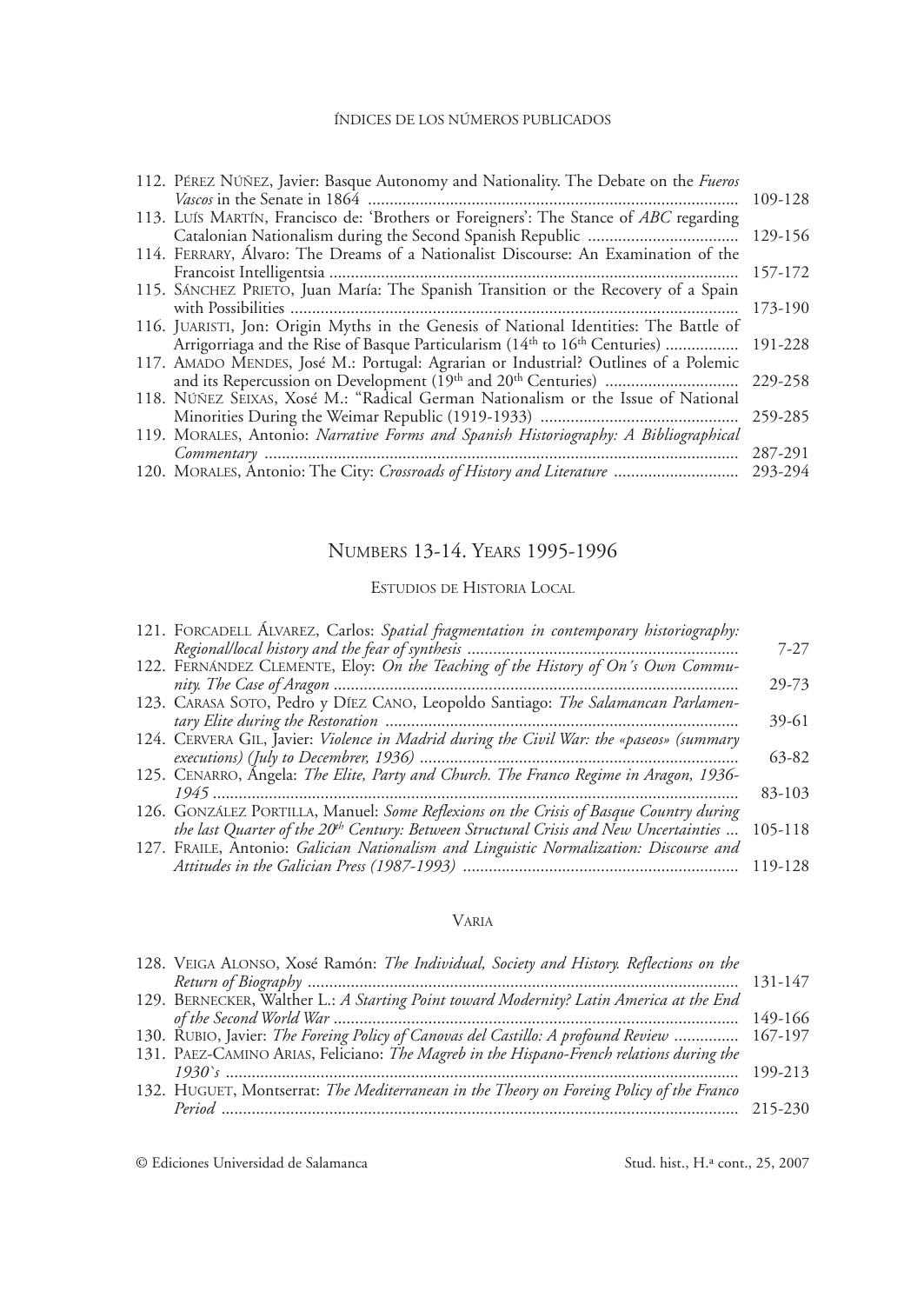### Notas Críticas

| 133. GUEREÑA, Jean-Louis: On Public Archives. Between politicians and Historians  233-238   |  |
|---------------------------------------------------------------------------------------------|--|
| 134. MEES, Ludger: Social and Political History of the Contemporary Basque Country  239-250 |  |
| 135. SERRANO, Rafael: History of a Culture: An Ambitious and Original Revision of the His-  |  |
|                                                                                             |  |

# Number 15. Year 1997

### Cuba y el 98

| 136. BAHAMONDE MAGRO, Angel y CAYUELA FERNÁNDEZ, José G.: Traders, Shipowners,<br>and Landowners: The Hispanic-Cuban Colonial Elite and the Transfer of Capital in the |          |
|------------------------------------------------------------------------------------------------------------------------------------------------------------------------|----------|
|                                                                                                                                                                        | $9 - 20$ |
|                                                                                                                                                                        |          |
| Century Spain                                                                                                                                                          | 21-34    |
| 138. ROLDÁN DE MONTAUD, Inés: Spain and Cuba. A Hundred Years of Financial Rela-                                                                                       |          |
|                                                                                                                                                                        | 35-69    |
| 139. HERNÁNDEZ GONZÁLEZ, Manuel: Emigration from the Canary Islands to Cuba in the                                                                                     |          |
| First Half of the 19 <sup>th</sup> Century                                                                                                                             | 71-83    |
| 140. PAZ SANCHÉZ, Manuel de: Their image of Themselves: The islanders in the Magazine                                                                                  |          |
|                                                                                                                                                                        | 85-92    |
| 141. PIQUERAS, José A.: Civil Society, Politics and Colonial Power in Cuba (1878-1895)                                                                                 | 93-114   |
| 142. GARCÍA MORA, Luis Miguel y NARANJO OROVIO, Consuelo: Nation and Criollo Intel-                                                                                    |          |
|                                                                                                                                                                        | 115-134  |
| 143. GARCÍA ÁLVAREZ, Alejandro: Alter the War: The Rise of a Sugar Republic                                                                                            | 135-149  |
| 144. UCELAY-DA CAL, Enrique: Cuba and the Awakening of Nationalism in Peninsular                                                                                       |          |
|                                                                                                                                                                        | 151-192  |
| 145. GONZÁLEZ CUEVAS, Pedro Carlos: The Spanish Right and the Crisis of 1898                                                                                           | 193-219  |
| 146. MONTERO, Feliciano: Spanish Catholicism at the Turn of the Century and the Crisis of                                                                              |          |
| 1898                                                                                                                                                                   | 221-237  |
| 147. MEES, Ludger: From the "Marcha de Cádiz" to the Tree of Guernica: The Basque Coun-                                                                                |          |
|                                                                                                                                                                        | 239-264  |
|                                                                                                                                                                        |          |

### Number 16. Year 1998

### La Historia Transnacional

| 148. GUARDIA, Carmen de y PAN-MONTOJO, Juan: Some Reflections on Transnational His-           |          |
|-----------------------------------------------------------------------------------------------|----------|
|                                                                                               | $9 - 31$ |
| 149. PÉREZ LEDESMA, Manuel: Political Citizenship and Social Citizenship. The Changes of      |          |
|                                                                                               | $35-65$  |
| 150. LAURIE, Bruce: "The Penitent's Bench". Towards a Social History of the Vote in 19th Cen- |          |
|                                                                                               | 67-88    |
| 151. VAN DER LINDEN, Marcel y GUARDIA, Carmen de la: Comment on the papers of                 |          |
|                                                                                               | 89-103   |
|                                                                                               | 107-121  |
| 153. FRISCH, Michael: The Prism of the Past at the Turn of the Century: the Use of World      |          |
| Fairs. The Pan-american Exhibition of 1901 as a Case in Particular  123-136                   |          |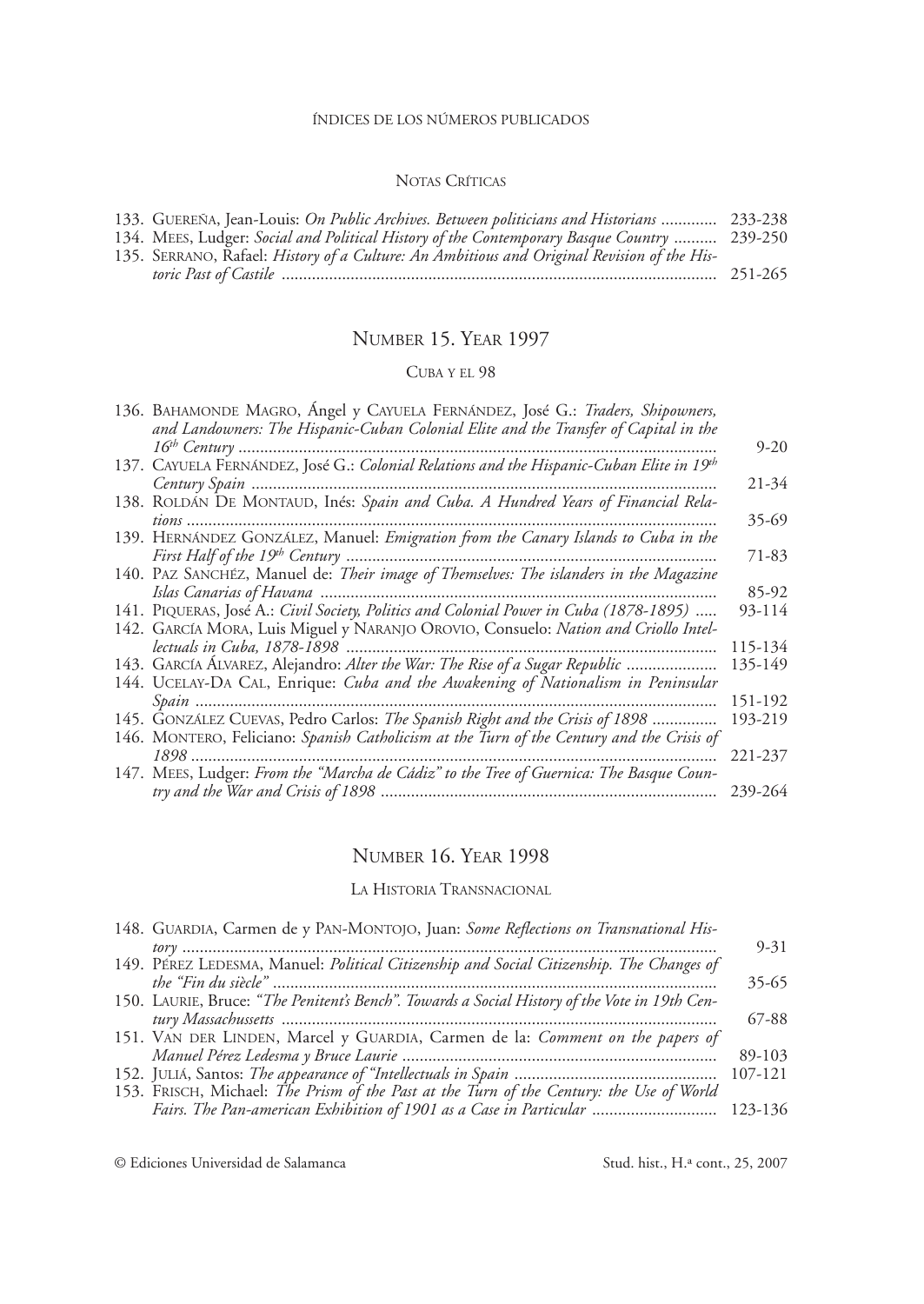|              |             |  | 154. ALVAREZ JUNCO, José: Comment on the papers of Santos Juliá y Michael Frisch | 137-140 |
|--------------|-------------|--|----------------------------------------------------------------------------------|---------|
| $\mathbf{1}$ | $1 \cdot 1$ |  |                                                                                  |         |

|  |  |  | 155. ALVAREZ TARDIO, Manuel: <i>Politics and secularization in Contemporary Europe</i> 143-166 |  |
|--|--|--|------------------------------------------------------------------------------------------------|--|
|  |  |  | 156. CALVO CABALLERO, Pilar: The I.L.O., a Universe of the Mind and a Crossroads of Facts.     |  |
|  |  |  | Attitudes of the Bosses and Socialist Workers in the First Years of its Existence  167-184     |  |
|  |  |  |                                                                                                |  |

| 157. ROJAS FRIEND, Antonio y FUENTES, Juan Francisco: Note on the Evolution of the Span- |  |
|------------------------------------------------------------------------------------------|--|
| ish Provincial Press in the Mid-Nineteeth Century, 1850-1860 ………………………………… 185-196       |  |

### Number 17. Year 1999

La historia transnacional (y II)

|                                                                                           | 19-37   |
|-------------------------------------------------------------------------------------------|---------|
| 161. SCHMIDT-NOWARA, Christopher: The Liberal Myth of Empire: Spain, Cuba and 1898        | 39-52   |
| 162. ICKRINGILL, John S. y HERNÁNDEZ SANDOICA, Elena: Comments on the paper of Rich-      |         |
| ard Langhore y Christopher Schmidt-Nowara                                                 | 53-63   |
| 163. FERNÁNDEZ PRIETO, Lorenzo: State, Rural Society and Technological Innovation,        |         |
|                                                                                           | 57-103  |
| 164. SABATÉ SORT, Marcela: Protectionism at the Turn of the Century"                      | 105-132 |
| 165. ROBLEDO HERNÁNDEZ, Ricardo y PAN-MONTOJO, Juan: Comments on the paper of             |         |
|                                                                                           | 133-141 |
| 166. THELEN, David: Lived Experience. A Challenge for Modern Professional History: South- |         |
| ern Californians and Scientific Historians at the turn of the Century                     | 145-172 |
| 167. PROCHASSON, Christopher y PRO RUIZ, Juan: Comments on the papers of David            |         |
|                                                                                           | 173-182 |
| 168. MARTÍNEZ VARA, Tomás y GUIGÓ, Miguel Ángel: Seasonal Fluctuations and Integra-       |         |
| tion of Markets in antander and Castile during the first hal of the Nineteenth Century    | 185-209 |
| 169. SALOMÓN CHÉLIZ, Mª Pilar: Republicanism and rivalry with the clergy: Mobilisation of |         |
|                                                                                           | 211-229 |
| 170. DENÉCHÈRE, Yves: An Original Approach to Inmigration in Times of Crisis: Plans for   |         |
|                                                                                           | 231-248 |
| 171. FERNÁNDEZ SORIA, Juan Manuel y AGULLÓ DÍAZ, Mª del Carmen: The purge of              |         |
|                                                                                           | 249-270 |

### Number 18. Year 2000

### País Vasco y España

| 172. URRUTIKOETXEA LIZARRAGA, José: Casa Solar", "Village and "City": population, family |        |
|------------------------------------------------------------------------------------------|--------|
| and ideology. A journey through Basque historical demography (1961-2000)                 | 17-57  |
| 173. GONZÁLEZ PORTILLO, Manuel: Immigrants from Castilla-León in the Bilbao estuary in   |        |
|                                                                                          | 59-78  |
| 174. PABLO, Santiago de: <i>Basque Nationalism and the Spanish State (1895-1937)</i>     | 79-93  |
| 175. HERNÁNDEZ HERNÁNDEZ, Carlos E.: Modern Times or Nationalist Times? The origins      |        |
| of Contemporary Nationalism in Quebec and the Basque Countriy (1880-1936)                | 95-116 |

<sup>158.</sup> Castro Alfín, Demetrio: *Anarchism and Protestantism. Reflections on an Old Argument* .......................................................................................................................... 197-220

<sup>159.</sup> Sánchez Illán, Juan Carlos: *The Political Rise of the Journalistic Elite: Rafael Gasset, First Minister of Agriculture, Industry, Commerce and Public Works* .............................. 221-243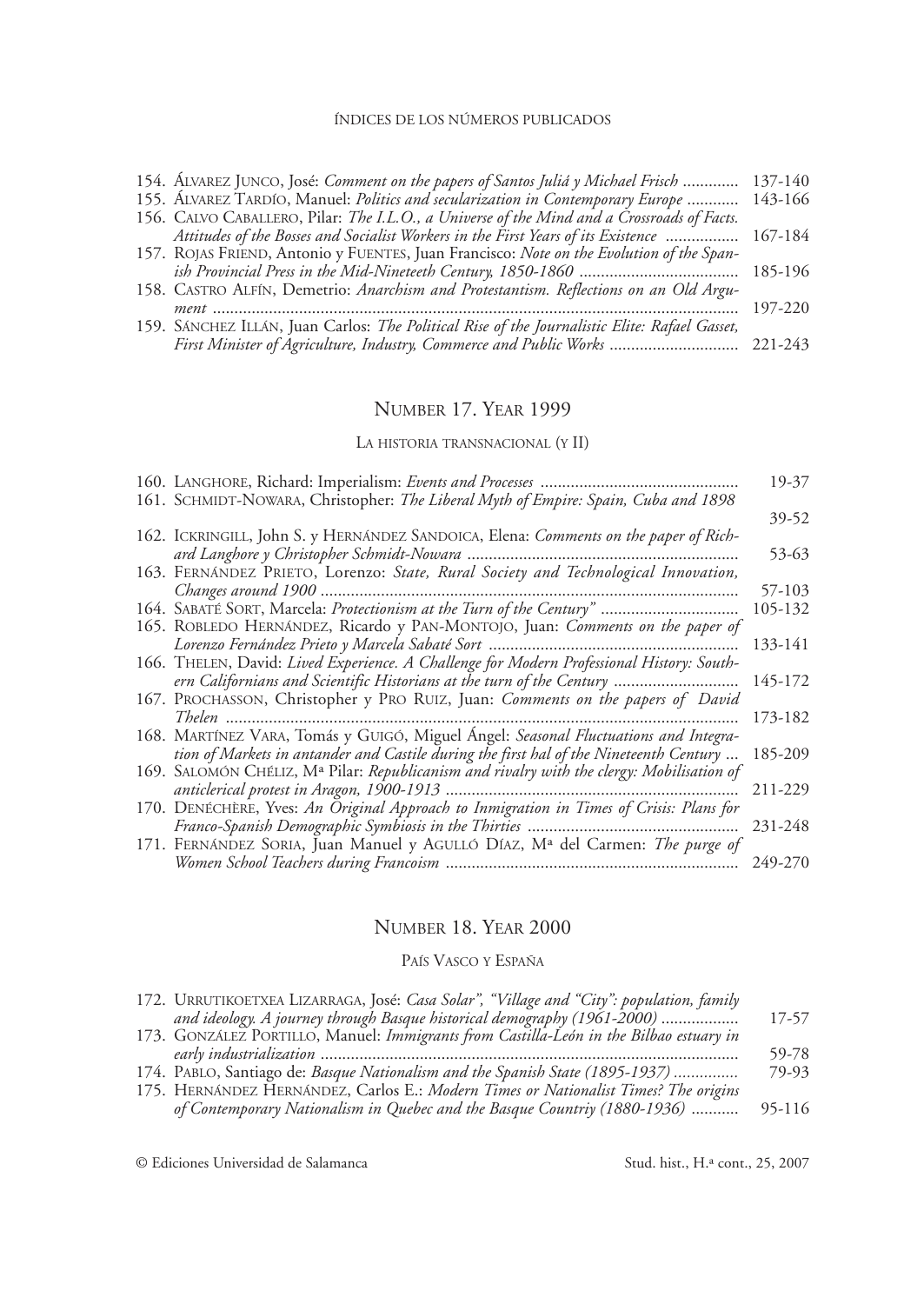| 176. PÉREZ PÉREZ, José Antonio: The shaping of new spaces of sociability in the milieu of the |         |
|-----------------------------------------------------------------------------------------------|---------|
|                                                                                               | 117-147 |
| 177. GRANJA, José Luis de: Political alliances between the Peripheral Nationalist Move-       |         |
|                                                                                               | 149-175 |
| 178. CAYUELA FERNÁNDEZ, José G.: War, industry and technology in Contemporary Spain           | 179-199 |
| 179. MARTIN, Luis P.: New actors in politics. Sociabilities in Contemporary Spain  201-224    |         |
| 180. LLORENTE PINTO, José Manuel: The "dehesas of the House of Montijo in Cespedosa de        |         |
|                                                                                               |         |
| 181. GORDON, Bertram M.: The role of Spain in the defeat of Nazi Germany in the Second        |         |
|                                                                                               | 249-282 |

# Numbers 19-20. Years 2001-2002

| 182. SIERRA ALVAREZ, José: Towards a historical-social reading of worker space in restoration |         |
|-----------------------------------------------------------------------------------------------|---------|
|                                                                                               | 15-33   |
| 183. SANCHEZ JIMÉNEZ, José: Agrarian policity and rural forms of life in restoration Spain    | 35-61   |
| 184. LARRINAGA RODRÍGUEZ, Carlos: Transformations in the wheat trade in the middle of the     |         |
| nineteenth century and its repercussions on traditional milling in Guipuzcoa                  | 63-79   |
| 185. ARIAS GONZÁLEZ, Luis: Inside rooms to let: Economical!". The problem of workers' hous-   |         |
|                                                                                               | 81-127  |
| 186. LUCEA AYALA, Víctor: Collective protest in Saragossa at the transition from the nine-    |         |
|                                                                                               | 129-159 |
| 187. MORALES MUÑOZ, Manuel: The spaces of radical-democratic sociability: casinos, clubs      |         |
|                                                                                               | 161-205 |
| 188. DIEZ DE BALDEÓN, Clementina: Urban working class housing in nineteenth century in        |         |
|                                                                                               | 207-228 |
| 189. PERNAS OROZA, Herminia y FERNÁNDEZ GONZÁLEZ, Manuel: Practice and Control of             |         |
| Prostitution in Urban Galicia during the Firsts third of the Twentieth Century                | 229-250 |
| 190. TESTA, Alicia y ACHA, Omar: People from the Balearic Islands in a District of Buenos     |         |
| Aires. Hypothesis on Emigration and Socio-Occupational Mobility (1931-1940)                   | 251-269 |
| 191. MORAL RONCAL, Antonio Manuel: The Argentinian diplomatic asylum during the               |         |
|                                                                                               | 271-294 |
| 192. SANCHO LARRAÑAGA, Roberto: The influence of external factor on the rise of political     |         |
| violence in Colombia in the second half of the twentieth century                              | 295-315 |

### Number 21. Year 2003

### Monográfico: Las dictaduras del sur de Europa: Grecia, Portugal y España

### **GRECIA**

| 193. Georges CONTOGEORGIS: The dictatorship of the Colonels in Greece (1967-1974). How      |         |
|---------------------------------------------------------------------------------------------|---------|
|                                                                                             | $17-43$ |
| 194. Thanassis N. BOHOTIS: Antiparlamentarism and nacionalism in the ideology of the dic-   |         |
|                                                                                             | $45-63$ |
| 195. Nikos KOTARIDIS y Nikos VAFEAS: From the "Third Hellenic Civilization to the           |         |
| "Patient of the Operating Table": Antiparlamentarism and anticommunism in the " $4^{TH}$ of |         |
|                                                                                             | 65-81   |
|                                                                                             |         |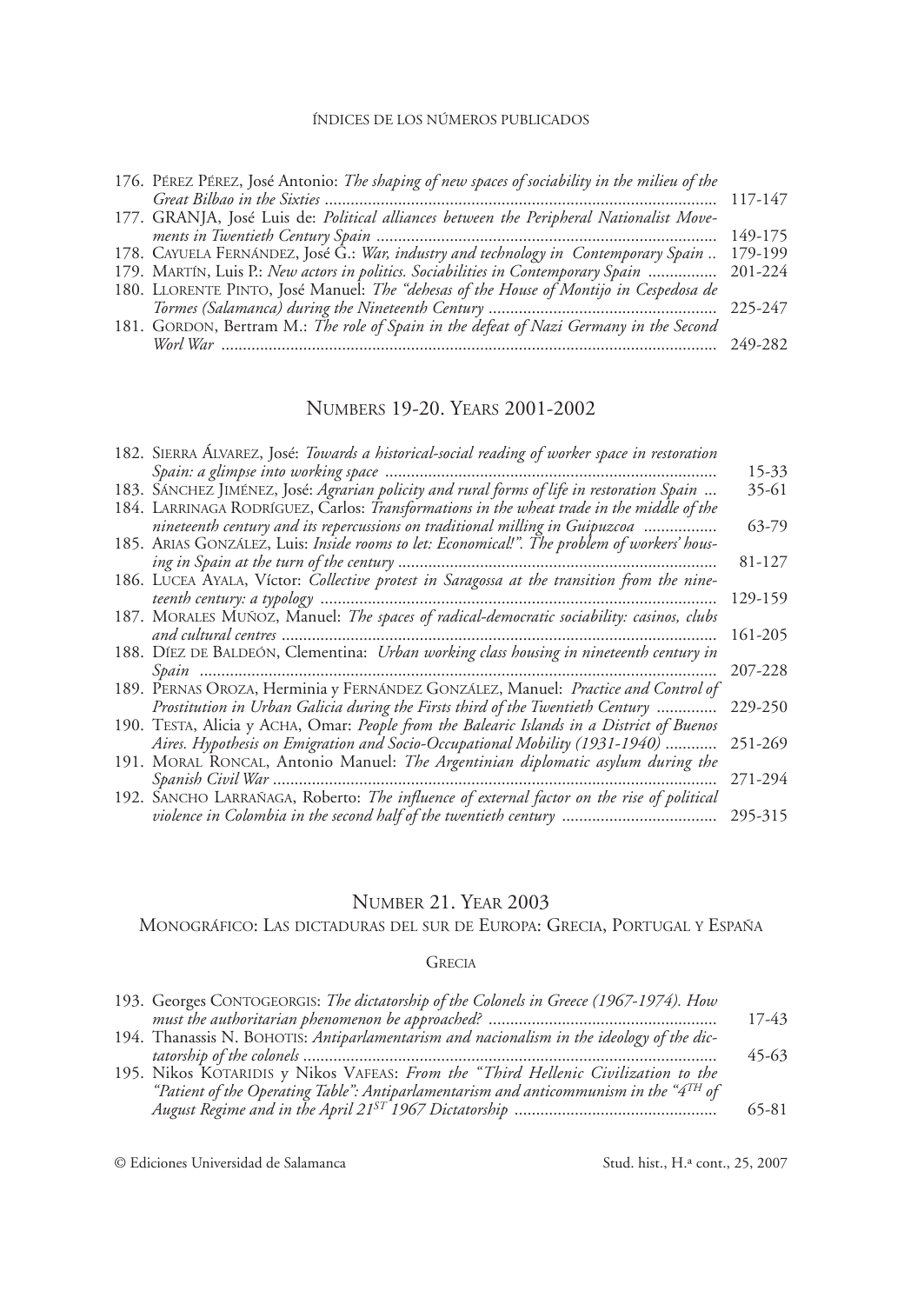| 196. Konstantinos KORNETIS: A "peripheral '68? Reflections on a compartive analysis of the |        |
|--------------------------------------------------------------------------------------------|--------|
| student resintance to authoritarianism in Colonels' Greece and Spain of the "tardofran-    |        |
| auismo'                                                                                    | 83-112 |

#### PORTUGAL

| 197. SANCHEZ CERVELLÓ, Josep: Characteristics of the regime Salazarista  115-136            |  |
|---------------------------------------------------------------------------------------------|--|
| 198. ROSAS, Fernando: The opposition to the Militariy dictatorship and the New State (1926- |  |
|                                                                                             |  |
| 199. JIMÉNEZ REDONDO, Juan Carlos: Salazarism and external policy  155-182                  |  |
|                                                                                             |  |

### España

| 201. MATEOS, Abdón: Rethinking francoism: from the origins of the civil war to the everlast-   |  |
|------------------------------------------------------------------------------------------------|--|
|                                                                                                |  |
|                                                                                                |  |
| 203. DELGADO, Lorenzo: The American friend? Spain and the United States during Franco. 231-276 |  |
| 204. COBO ROMERO, Francisco: Two decades of social conflict and political violence in Anda-    |  |
|                                                                                                |  |

# Number 22. Year 2004

### FOREIGN POLICY OF SPAIN

| 205. B. VILLAR, Juan: <i>Precedent of the Italian occupation in Lybia. The naval expedition of</i> |         |
|----------------------------------------------------------------------------------------------------|---------|
| the Two Sicilies against Tripoly in 1828 and the Treaty of peace of the same eyear, accord-        |         |
| ing to the Spanish diplomatic documentation"                                                       | 17-45   |
| 206. NEILA HERNÁNDEZ, José Luis: <i>The Foreign Policy of the Spanish Republic</i> (1931-1936):    |         |
|                                                                                                    | 47-83   |
| 207. LABARTA RODRÍGUEZ-MARIBONA, Carolina: Anglo-Spanish Relations during the Franco               |         |
| Regime, 1950-1973                                                                                  | 85-104  |
| 208. SANCHEZ SANCHEZ, Esther M.: Franco and De Gaulle. Spanish-French relations from               |         |
| 1958 to 1969                                                                                       | 105-136 |
| 209. PARDO, Rosa: Spain and the United States during the Presidency of L.B. Johnson, 1964-         |         |
| 1968                                                                                               | 137-183 |
| 210. PERREIRA CASTAÑARES, Juan Carlos: The International Factor in the Spanish Transi-             |         |
| tion: The Influence of International Context and the Role of the Central Powers                    | 185-224 |
| 211. ALVAREZ TARDIO, Manuel: From Imperfect Transition to Model Transition and Start-              |         |
|                                                                                                    | 227-246 |
| 212. MONTERO, Manuel: The Concept of Transition in the Basque Country                              | 247-267 |
| 213. ARIAS GONZÁLEZ, Luis: The "Other Mexico of the Republien Exile: The view of José Lión         |         |
| Depetre and La Tragedia de Méjico (1954)                                                           | 269-299 |
| 214. CEAMANOS LLORENS, Roberto: The internationalitation of the french labour and social           |         |
| $history$                                                                                          | 301-317 |
| 215. GUTIÉRREZ LLORENT, Rosa Ana: Eletions in Salamanca, 1907: An example of catholic              |         |
| political mobilization and electoral confrontation in Spain during the restoration                 | 319-341 |
| 216. INFANTE MIGUEL MOTTA, Javier: José Ojesto y Puerto's Bankruptcy (Santander, c.                |         |
|                                                                                                    | 343-351 |
|                                                                                                    |         |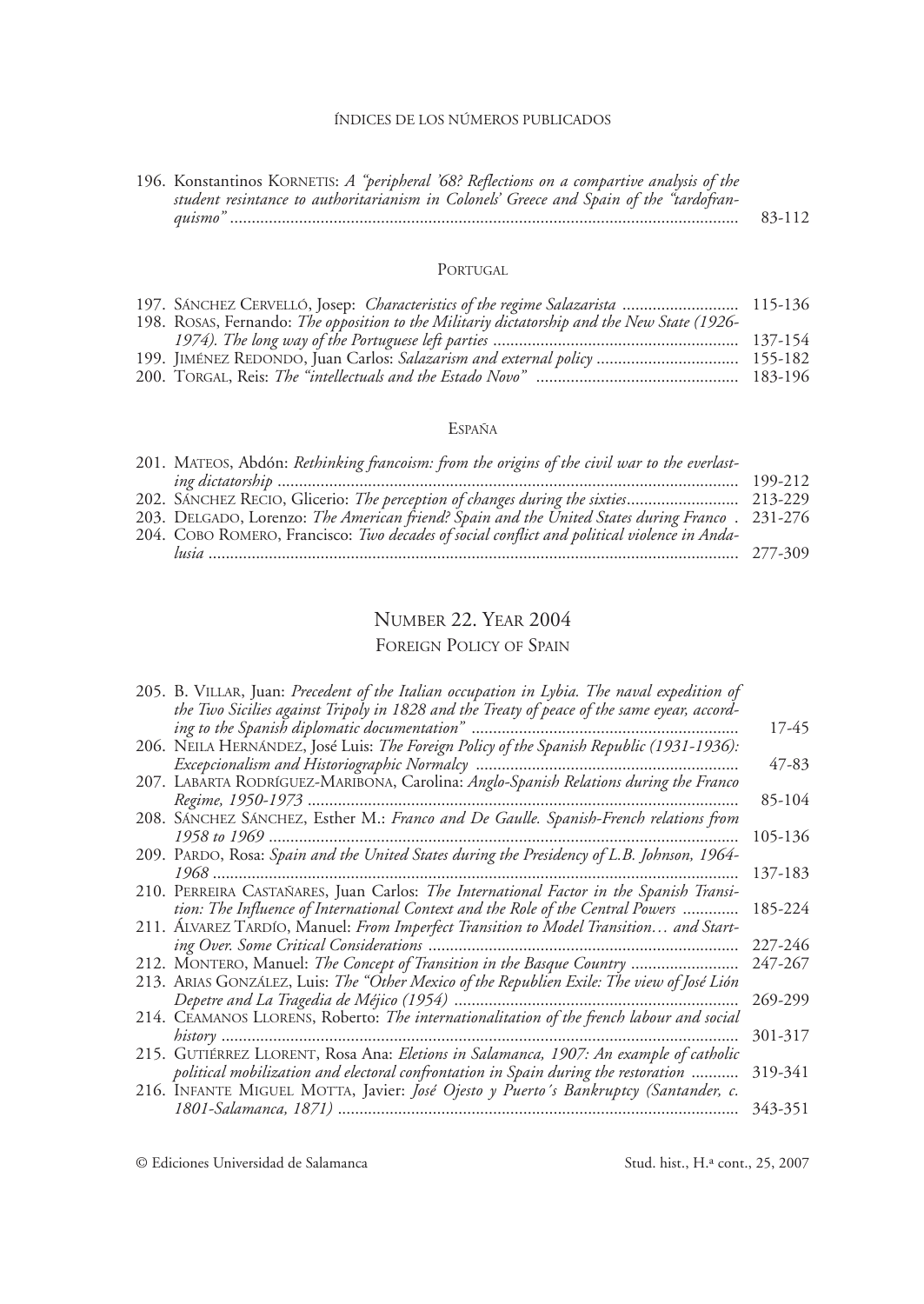# Number 23. Year 2005

### The studies about the history of Masonry today

| 217. FERNÁNDEZ VALÍN, Alberto: Masonic order and the Labor Movement: Imagos and ideas                                                                  | 23-63   |
|--------------------------------------------------------------------------------------------------------------------------------------------------------|---------|
| 218. FERRER BENIMELI, José A.: The interrelation of freemasonry and revolution during the age<br>of enlightenment between history and myth             | 65-82   |
| 219. MARTÍN, Luís P.: Political and cultural models in contemporay spanish freemasonry                                                                 | 83-102  |
| 220. ALESSANDRO MOLA, Aldo.: Masonry and Politics: Is Masonry Revolutionary?                                                                           | 103-129 |
| 221. ORTIZ ALBEAR, Natividad: The integration of the women in the spanish masonry though                                                               | 131-152 |
| 222. RUIZ SÁNCHEZ, José-Leonardo: Reflexictions on the anti-masonic phenomenon during                                                                  | 153-176 |
| 223. GÓMEZ OLIVER, Miguel: The "Estraperlo": form of resistance and weapon of repression                                                               | 179-199 |
| 224. DÍAZ FERNÁNDEZ, Antonio M.: The inteligence service: a political actor in the Spanish                                                             | 201-219 |
| 225. LUIS MARTÍN, Francisco de: The failure of the first portuguese republic (1910-1926):                                                              | 221-248 |
| 226. BACHILLER CABRÍA, Juan Vicente: Development and hispano-brazilian relations. Jus-                                                                 | 249-267 |
| 227. BRANCIFORTE, Laura: An overview of cultural relations between Mexico and Italy (since<br>the XVI centrury until now) ………………………………………………………………………… | 269-296 |
| 228. GONZÁLEZ CALLEJA, Eduardo: Catalinism in the times of Imperialism. An exceptional                                                                 |         |

# Number 24. Year 2006 The Civil War

| 229. PUIGSECH FARRAS, Joseph: The dilema of spanish communism during The Civil War:<br>The communist party of Spain and the contradictions of creating a single proletariat |         |
|-----------------------------------------------------------------------------------------------------------------------------------------------------------------------------|---------|
|                                                                                                                                                                             | 19-34   |
| 230. BALLESTER, David.: The Catalan UGT during Spanish Civil War (1936-1939) "A trade                                                                                       | 35-55   |
| 231. RODRÍGUEZ VELASCO, Hernán.: Military history and the Spanish Civil War: A critical                                                                                     | 57-80   |
| 232. MATTHEWS, James: The language of mobilisation and the maintenance of morale:<br>Republican Popular Army conscripts in the Spanish Civil War 1936-1939                  | 81-105  |
| 233. MORENO CANTANO, Antonio César: Unidad de destino en lo universal". Falange and                                                                                         | 107-134 |
| 234. CAMBI GIMÉNEZ, Esther: Republicans and francoists in Brazil during the Spanish Civil                                                                                   | 133-151 |
| 235. PRADA RODRÍGUEZ, Julio: Coup d'Etat and Francoist Repression in Galicia                                                                                                | 153-177 |
| 236. CHAVES PALACIOS, Julián: Advice military: the interminable delay of the condemned to                                                                                   | 179-204 |
| 237. VILAR, José María: Spain, Germany and the Chafariunas Islands before the reconsidera-                                                                                  | 207-229 |